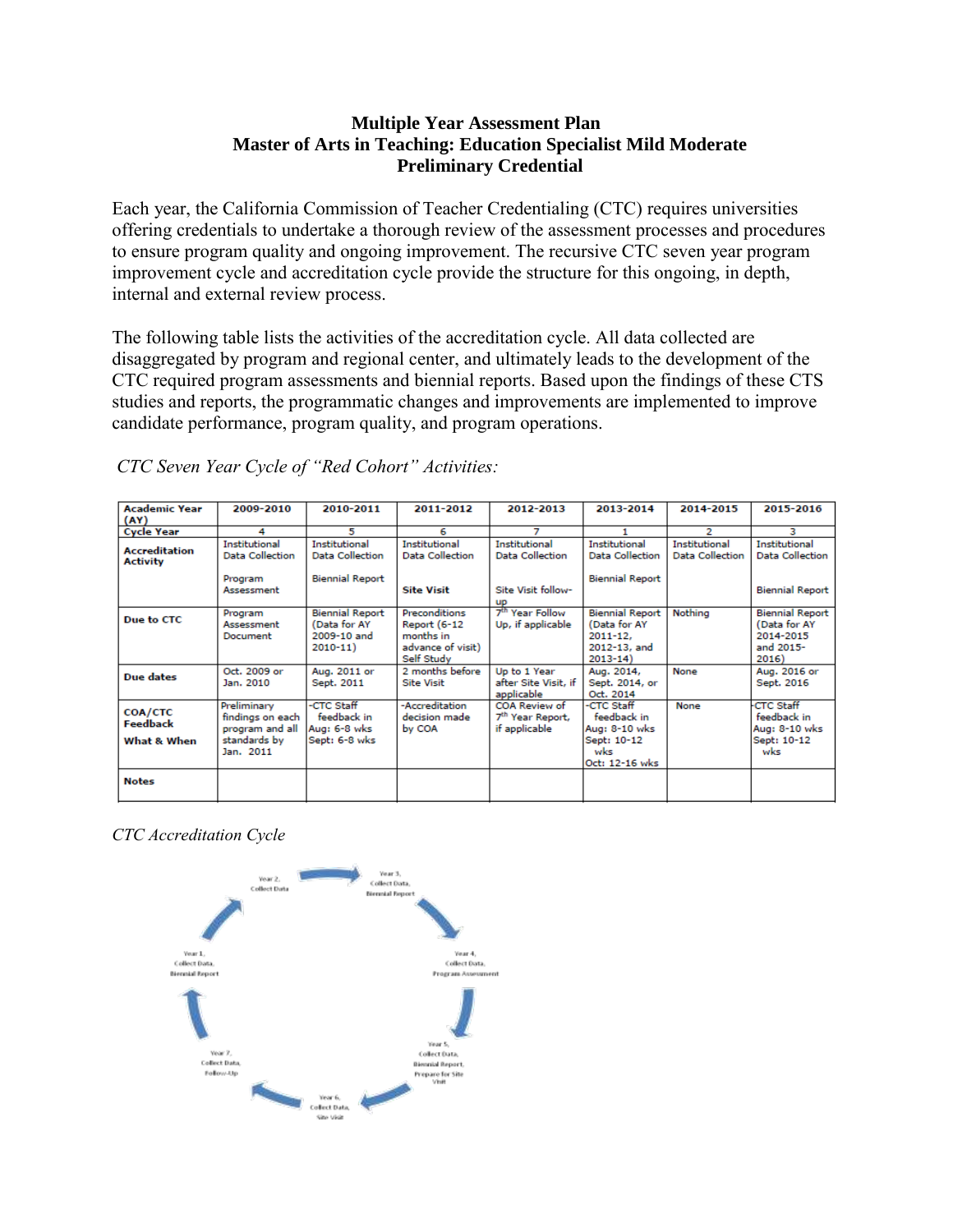## **Assessment Activities**

### **Methods of Assessment and Criteria for Success Master of Arts in Teaching: Education Specialist Moderate Severe Preliminary Credential**

Currently, assessment data is collected through internal and external sources. Focus groups representing staff, faculty, clinical supervisors, and advisory councils have worked together to discern a set of balanced assessment measures. They are listed below. Accompanying forms and rubrics are included in the appendix.

#### *1. California Teacher Performance Assessments*

The [California Teaching Performance Assessment \(CalTPA\)](https://portal.pointloma.edu/web/education/home/-/wiki/Main/Glossary) is an [assessment](https://portal.pointloma.edu/web/education/home/-/wiki/Main/Glossary) of an initial candidate's ability to demonstrate competency of the [Teaching Performance Expectations](https://portal.pointloma.edu/web/education/home/-/wiki/Main/TPES)  [\(TPEs\).](https://portal.pointloma.edu/web/education/home/-/wiki/Main/TPES) CalTPA is required of Multiple Subject and Single Subject candidates. In addition, the unit has also required TPA's of the Special Education candidates. The CalTPA provides a series of four performance tasks that candidates complete during their professional preparation program. The results of the candidates' knowledge and performance during the various tasks of the CalTPA can help provide formative assessment information to candidates for improving the quality of their teaching, and assists candidates to focus on those aspects of teaching in which they may need further development or support. The CalTPA must be successfully completed as one of the requirements for earning a California preliminary teaching credential from any institution in California.

#### *2. Coursework Assessments (2008)*

Using TaskStream as the primary data storage system, the program collects key assessments known as signature assignments to gauge candidates' progress throughout their course of study and ensure CTC program standards are met. Each signature assignment is evaluated using a supporting rubric. At the end of each academic year, collected data is disaggregated by regional center and analyzed with results identifying areas for program improvement. Rubrics may be found in the appendix.

- **Signature Assignment: In EDU 600, Foundations of Education and Learning**   $\bullet$ **Theory, candidates are provided an overview of the laws and principles regarding the roles and functions of education as well as an overview of the major concepts, theories, and research related to the cognitive, linguistic, social, emotional, and physical development of children and adolescents. Effective instructional s**trategies that ensure active and equitable participation of all learners, as well as modifications for diverse learners with exceptionalities, are observed through fieldwork experience.
- **Signature Assignment:** In EDU 610, Methods of Teaching Reading and Writing, Multiple Subject and all Special Education candidates demonstrate an understanding of how to incorporate the California Reading Language Arts Content Standards for grades one through six and the English Language Development Standard. Candidates complete a case study assignment that helps them reflect on how to meet individual students' needs. A fieldwork component is included.
- **Signature Assignment:** In EDU650, Assessment and Services for Students with Disabilities, all Special Education candidates learn to analyze assessment data to plan instruction, and support student learning through the use of formative and summative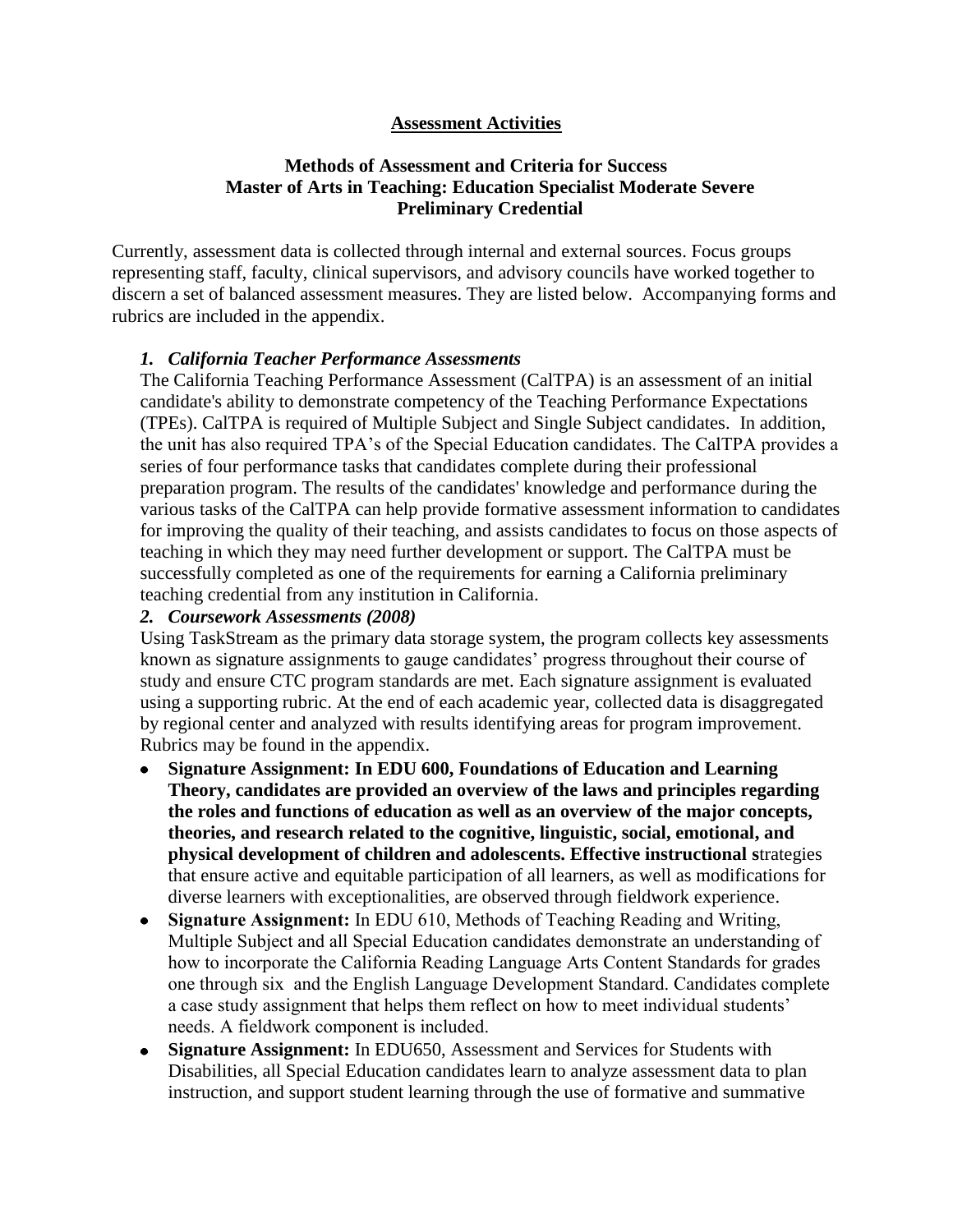assessments to determine the developmental, academic, behavioral, social, communication, technology, transition, career, and community-life skill needs of individual students to develop and monitor students' progress. A comprehensive analysis (Behavior Support Plan) is completed to provide positive supports to maximize student learning.

**Signature Assignment:** In EDU 652, Collaboration and Consultation for IEP Implementation, Evaluation, and Program Improvement, all Special Education candidates demonstrate the ability to present the content to students in challenging, clear, and compelling ways using integrating technology and differentiation strategies through collaborative and inclusive instruction within the context of a general education classroom.

# *3. Dispositions Assessments (2010)*

Dispositions of candidates in the Single Subject MAT Program are assessed throughout their program of study in a series of phases with the opportunities for a struggling candidate to be provided coaching through an Improvement Plan:

PHASE I

1. The "introductory course" introduces and defines the eight dispositions with their class (EDU 600 – Foundations of Education and Learning Theory).

2. Students self-assess on weeks one and eight.

3. Professor of "introductory course" assesses every student at end of course.

\*If the professor or candidate has a dispositional concern at this point, it is noted in the candidate's file but no recommendation for an Improvement Plan is made because of the lack of significant data.

# PHASE II

4. Professors of every subsequent course continue to teach and refer to the dispositions, especially applying them to the course content. (EVERY COURSE)

5. In each of the following courses, candidates self assess at the END of the course: EDU 612, EDU 621, EDU 654. Professor confirms or gives evidence of why they cannot confirm the ratings in any category.

6. Student receives data of ratings so far during Advancement Interview (Advancement Interview Scheduler to provide to interviewers.)

\*At any point in this phase a candidate could be recommended to the Improvement Plan process.

# PHASE III

7. Final disposition ratings include practitioners in the field at the end of the MAT program during Clinical Practice I and II. Candidates, Seminar instructors, Supervising Faculty and Cooperating Teachers (or equivalent by program) all submit separate disposition ratings.

8. Candidates submit first to the Seminar instructor, and after inputting their own ratings, release it back for a second score from the Supervising Faculty.

9. Cooperating Teachers give their dispositional ratings on paper.

\*At any point in this phase a candidate could be recommended to the Improvement Plan process.